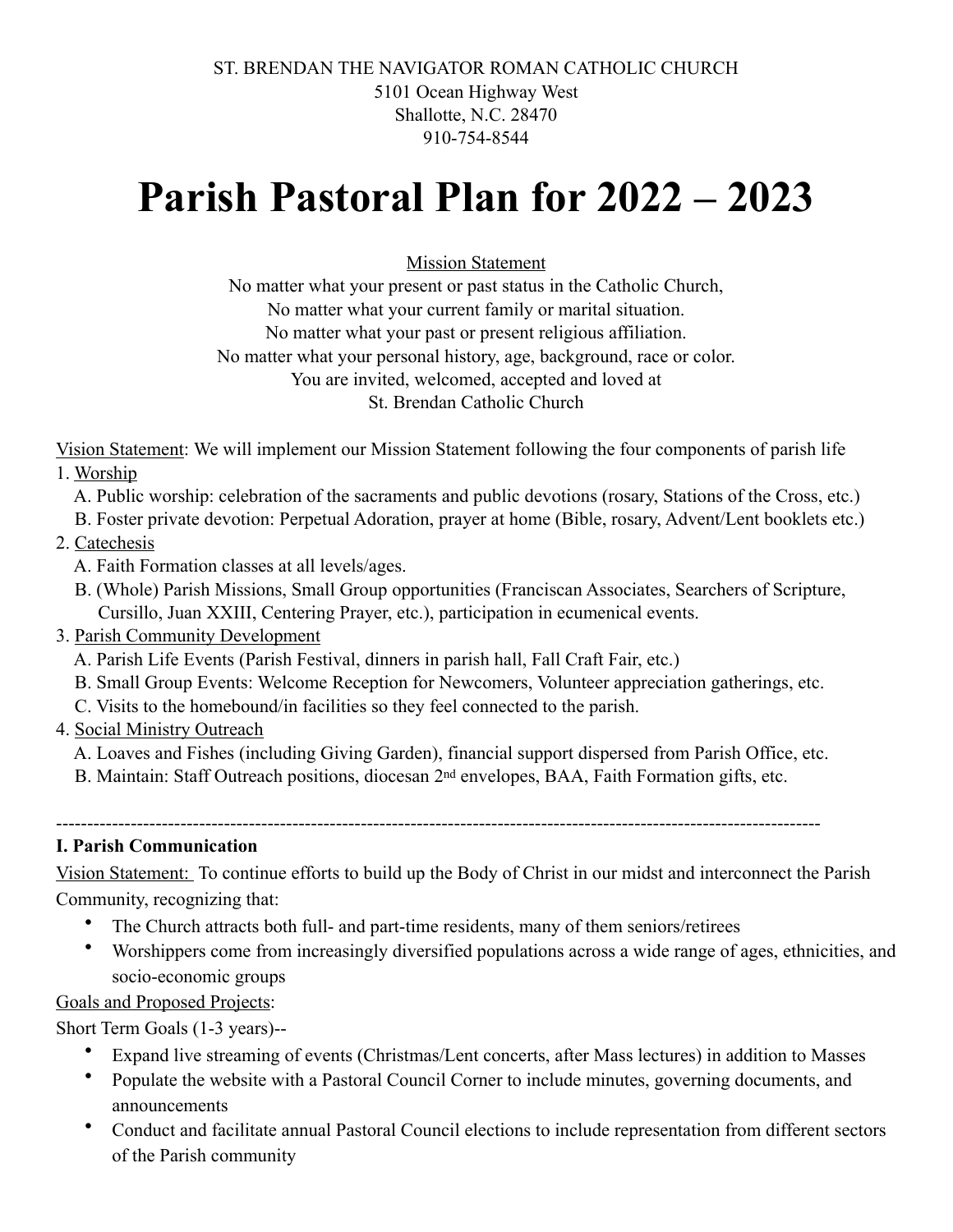- Suggestions may be submitted to the pastor via USPS mail or email (rather than "Suggestion Box")
- Survey Library usage and materials and outline findings/suggestions

Long Term Goals (3-5 years)—

- Develop an evaluation tool to determine feasibility of continuing or expanding Parish support of existing ministry programs
- Gather information/suggestions for programs specific to different groups in concert with existing Social Ministry Outreach programs (*e.g.,* young adult ministry)
- Evaluate and relay aspects of Synod outcomes (????) to the Parish community

 $-$ 

# **II. Parish Fundraising**

Vision Statement: To continue to define and delineate the three types of "basic" Parish fundraising. (*Note: Parish fundraising is distinguished from "Parish support" which includes Mass offertory and second collections, capital campaigns, the BAA, missionary support, Columbarium sales, etc. The current policy based on the recommendation of the Pastoral Council and Finance Council and accepted by the Pastor is that only the First type of fundraising is permitted on parish grounds.*)

1. Fundraising by Parishioners in support of the Parish (*e.g*., Spring Festival, Fall Craft Fair) or Parish affiliated groups (*e.g*., Knights of Columbus, Columbiettes) that is allowed only in the Gathering Space and on Parish grounds and **only** with prior permission of Pastor.

Not permitted are the following:

- 2. Fundraising by Parishioners in support of Non-Parish Causes (*e.g.,* school candy bars, disease research)
- 3. Fundraising by Non-Parishioners for Non-Parish Causes (*e.g.,* Holy Land Carvings)

# Goals and Proposed Projects:

Short Term Goals (1-3 years)--

- Determine and communicate to parishioners the Office Building Loan Repayment Plan in coordination with Finance Council
- Develop a Large Donor Recognition Program and identify sources (*e.g.,* Stained Glass Church and Chapel windows; Memorials)

Long Term Goals (3-5 years)—

• Develop a funding framework or dedicated funding sources for Parish Hall Renovation and Refurbishment in coordination with Finance Council, such as "Donating, Naming and Memorials"

----------------------------------------------------------------------------------------------------------------------

# **III. Columbiettes**

Vision Statement: The Columbiettes provide an excellent way to get involved in parish events, enrich our faith, serve those in need and build lasting friendships.

Goals (1-3 years):

1. Bring many more women of St. Brendan's into the Columbiettes - We would like to increase our membership by 50 to 100 women over the next 5 years.

2. Encourage and actively recruit the Hispanic women of our parish to become involved in the Columbiettes -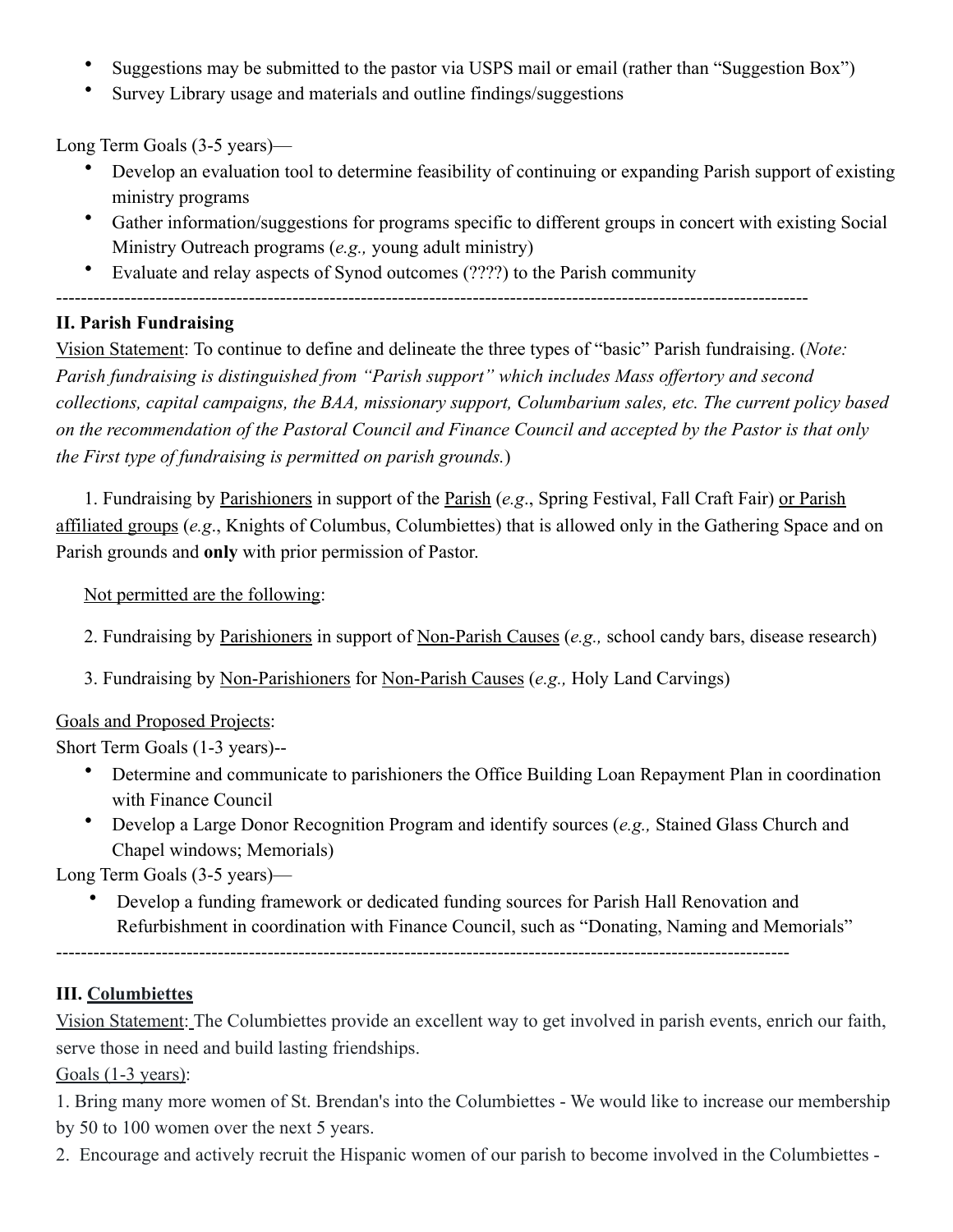The Columbiettes would like to integrate the Spanish ladies into our group to foster a sense of unity through our faith and service to St. Brendan's and our community.

## **IV. Social Ministry Outreach**

By emphasizing our Baptismal call to faithful, responsible, and just stewardship we will seek to elicit a response of/to service from every member of the parish community. Community service organizations, activities and programs, vis. Social Ministries, Parish Pastoral Council, Parish Finance Council, evangelization teams/ facilitators, Faith Development staff/assistants, and liturgical ministries. Social Ministry Outreach will be further enhanced through the following:

- Ministry to the Sick and Bereaved
- Loaves and Fishes
- Caring and Sharing Parish based help for parishioners

Long Range Goal: Hire an Outreach Coordinator to investigate social outreach needs.

## **V. Worship**

St. Brendan Parish will continue to emphasize the Eucharist as the center of parish life by giving sustained attention to the reverential, festive and meaningful celebration of the Eucharistic Liturgy, thus building community by breaking open God's Word for our everyday lives; and by gathering as a family around the Lord's table. We will continue:

- to promote authentic reverence for the Word of God as it is proclaimed during the Sacred Liturgy and Eucharistic Adoration.
- to enhance the celebration of the Sacraments
- to have religious practices also include paraliturgical devotions which are centered on the Eucharist and our fruitful participation in the liturgy of the Church.

**Music Ministry:** In addition to our Traditional and Hispanic Choirs, we have enhanced Music Ministry at the liturgy by adding a Contemporary Choir. Through music these choirs add musical prayer to each weekend Mass, and to our Holiday Masses and other celebrations such as Confirmation.

These choirs bring our congregation and our community together through special performances, such as mini concerts and cantatas. Our continued goal is to provide prayer for all through our music.

## **VI. Faith Formation**

Our Parish will continue to foster our whole community approach to faith formation, which is lifelong catechesis for all ages, groups, and situations. We focus on adult centered faith formation while offering support and resources to parents. Our formation will be Biblically based and Christocentric.

## **VII**. **Building and Grounds**

Vision Statement: To continually provide a comfortable and safe environment for our faith community and its activities.

Goals and Proposed Projects: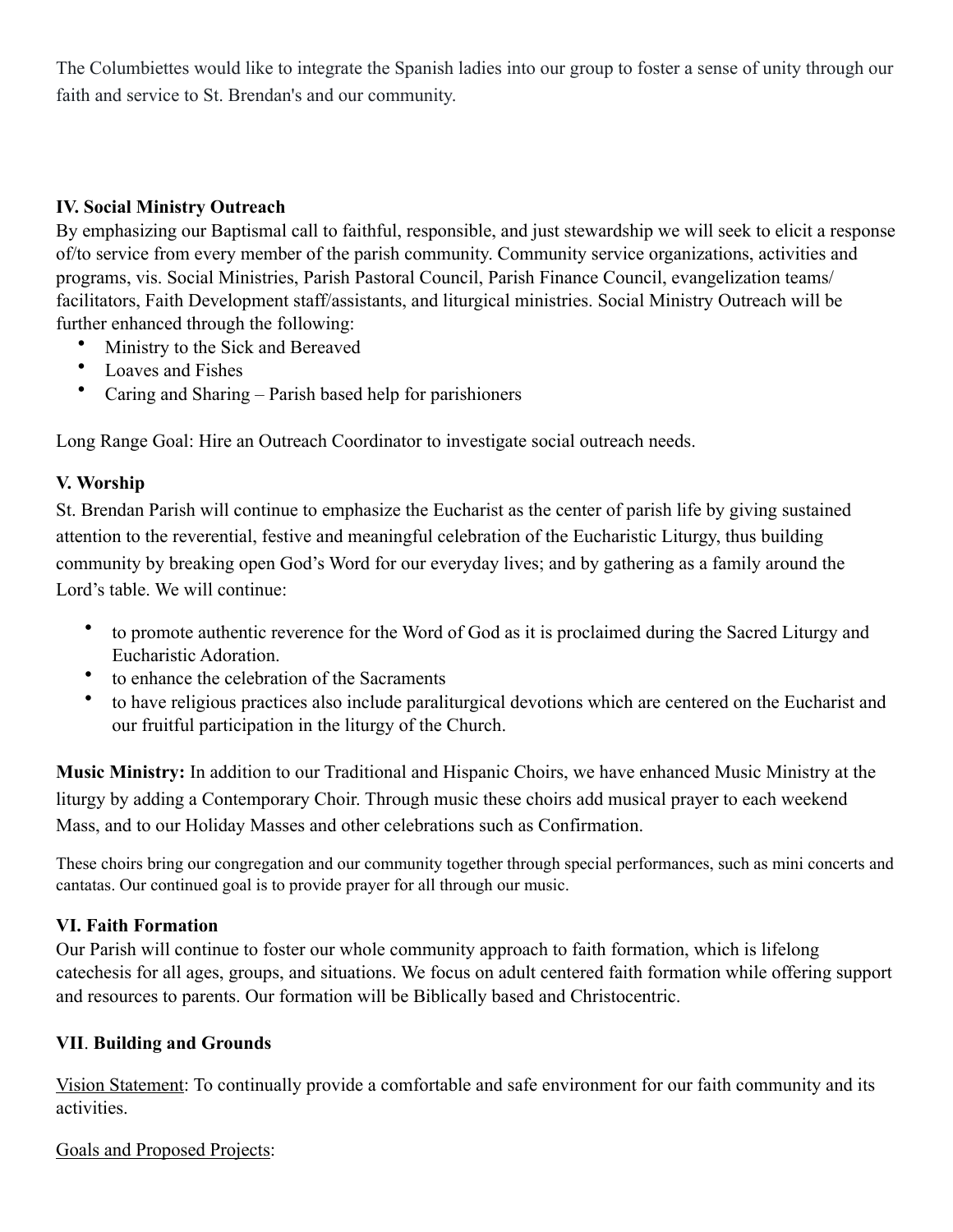Short Term Goals (1-3 years):

- Monitor construction of the new Parish Office Building.
- Investigate repurposing of existing office building for possible use by Loaves and Fishes. Will require confirming needs of Loaves and Fishes.
- Complete a Reserve Study for the existing and new facilities to list major building components and systems; (e.g., roofs, HVAC equipment, windows, floor coverings, pews, AV systems, kitchen equipment, parking lots); estimate remaining useful life of existing components and systems; identify problem areas and suggest mitigation strategies; determine replacement and upgrade costs; and create a funding plan for replacement of components and systems.
- Organize existing drawing files. Cull duplicates and out-of-date items. Investigate costs associated with scanning documents for electronic storage.
- Organize documentation of existing warranties for equipment, systems, and components.
- Organize and update list of acceptable contractors for maintenance and small construction projects.
- Update the existing analysis of impervious area and storm water retention ponds to confirm limits on future site development. Determine maintenance requirements for the retention ponds to ensure compliance with regulations.
- Evaluate need for a full-time building engineer. Define requirements for the position. Will this person be responsible for actual maintenance or be a contract administrator?

Long Term Goals (3-5 years):

- Evaluate the renovation and expansion of the existing kitchen facilities. Ensure work does not adversely impact future St. Brendan's Hall renovation and expansion.
- Begin programming for future St. Brendan's Hall renovation and expansion. Ensure any current kitchen renovations do not preclude renovation and expansion of the Hall.
- Enhance energy efficiency in the existing building. Consider options for energy savings such as occupancy sensor controls for lighting (toilet rooms, classrooms), upgrades of lighting sources (fluorescent to LED), possible installation of photovoltaic panels on roof or grounds to generate electricity, and the like. Also confirm use of water conserving plumbing fixtures.
- Evaluate need for a maintenance shop building on site for storage of equipment and materials. Identify size, utility requirements, need for conditioned storage, and the like.
- Evaluate need for adding automatic doors on the south side of the Gathering Space.

# **VIII. Parish Promotion of Vocations**

Vision Statement: To encourage and facilitate both members and non-members of the Parish to pursue the priesthood and to serve in religious life.

Goals and Proposed Projects:

Short Term Goals (1-3 years)--

- Establish a "Vocations Committee" to coordinate promotion of vocations in the parish, such as request organized groups of the Parish to submit an annual report or synopsis of efforts/projects to encourage those interested in the priesthood and religious life
- Develop a tool to request input from the Parish Community for ways to accomplish this endeavor
- Sponsor summer seminary students
- Determine methods to retain/attract visiting priests
- Determine program to support/attract Permanent Deacons
- Attract/attain a Parochial Vicar (Associate Pastor)

Long Term Goals (3-5 years)—